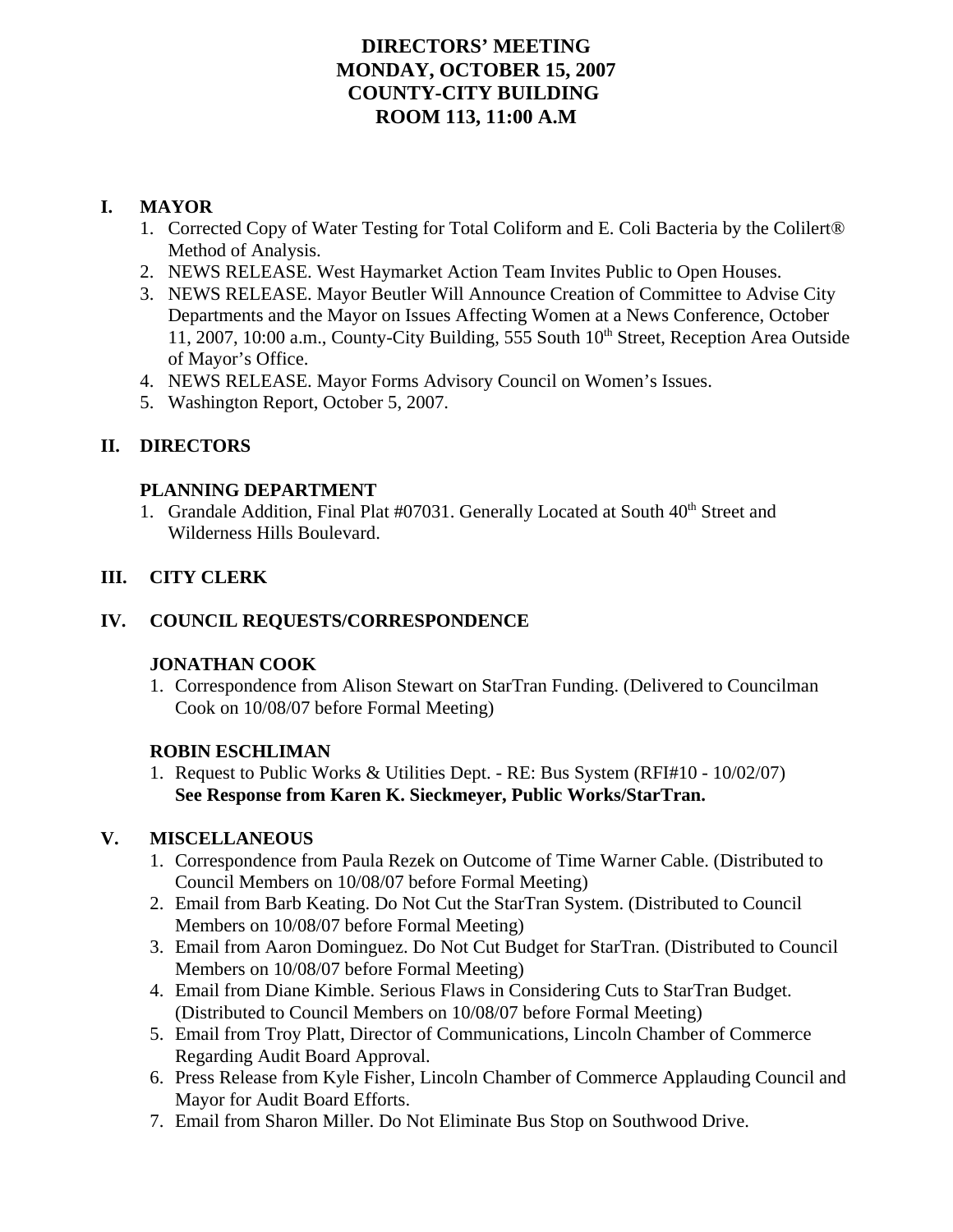- 8. Correspondence from Dennis F. Mohatt Regarding the Cardwell Branch Watershed Master Plan.
- 9. Email from Jolene Boshart. Fix City Bus Problems by Expanding, not Shrinking, the Services.
- 10. Email from Paul Haith with Attachment of Letter Sent to Councilwoman Eschliman on May 15, 2005 Regarding Use Taxes and Billing.
- 11. Email from Jacquelyn R. and Thomas J. Keller. Proposed Bus Route Changes. Reasons Given for Continued Routes.

### **VI. ADJOURNMENT**

**W:\FILES\CITYCOUN\WP\da101507.wpd.mmm**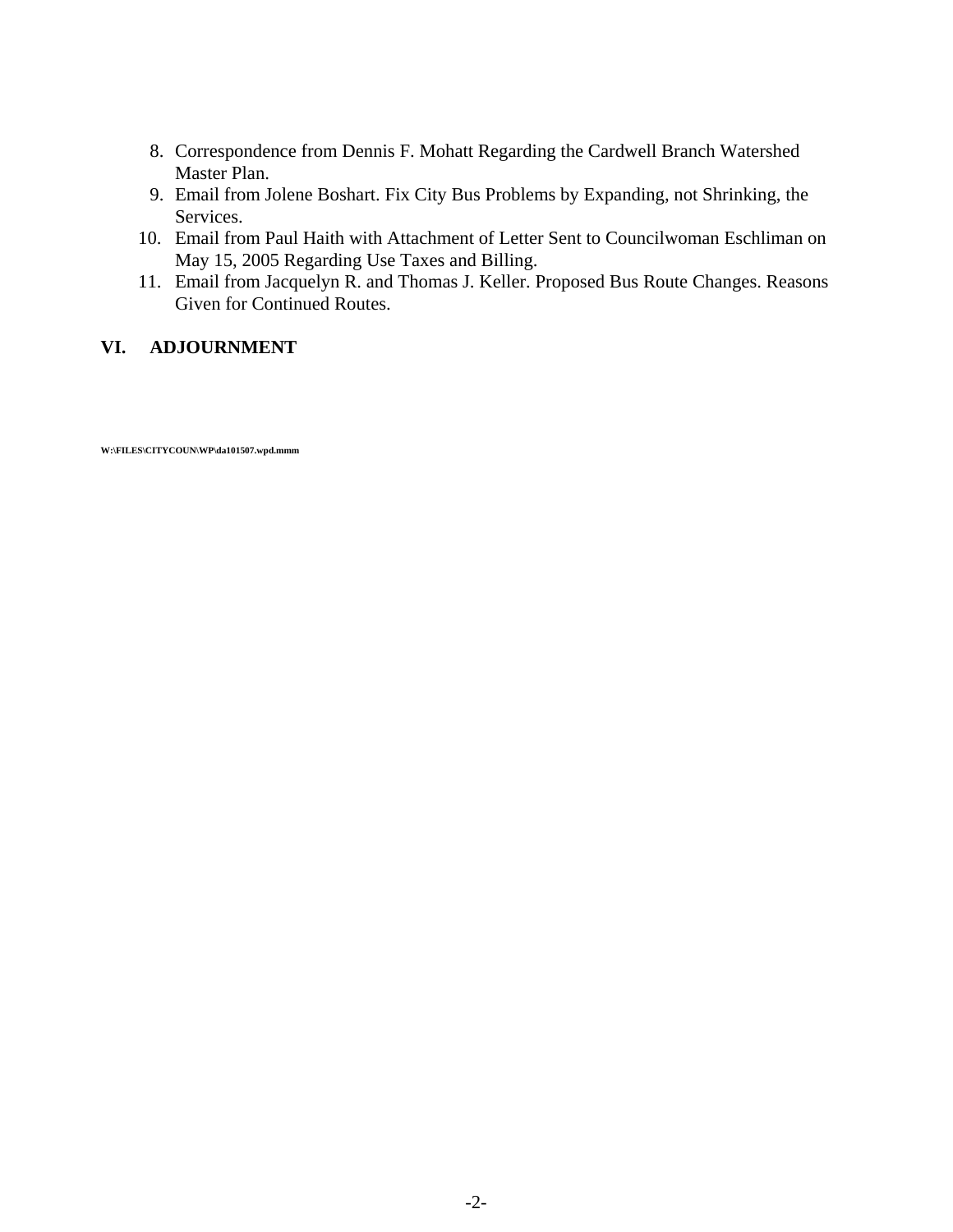### **DIRECTORS' MEETING MINUTES MONDAY, OCTOBER 15, 2007 11:00 A.M. COUNTY/CITY BUILDING CONFERENCE ROOM 113**

**Council Members Present:** Dan Marvin, Chair; Robin Eschliman, Vice-Chair; Jon Camp**,** Jonathan Cook, John Spatz, Ken Svoboda.

### **Council Member Absent:** Doug Emery

**Others Present:** Mayor Chris Beutler, Trish Owen, Denise Pearce, Lin Quenzer, Mayor's Office; City Clerk Joan Ross; Dana Roper, City Attorney; Directors and Department Heads; Tammy Grammer, City Council Staff; Deena Winter, Lincoln Journal Star Representative; Coby Mach, LIBA; and Bruce Bohrer, Lincoln Chamber of Commerce.

Meeting convened at 11:04 a.m.

Location Announcement of the Nebraska Open Meetings Act: A Copy of the Nebraska Open Meetings Act is Located on the Wall at the Rear of this Room.

### **I. MAYOR -**

Mayor Chris Beutler announced the Killer Bunnies had 51% participation and City Council teaming up with the Finance Fighting Accountants had 67% participation rate in the United Way competition. Overall of last year the participation rate was 33%, so together we are way above that rate and if the game is as fairly contested at every level for the rest of the campaign we will do very well.

Mayor Beutler called on Directors. Nicole Tooze (Public Works & Utilities) handed out a NebGuide which is a Rain Garden Design for Homeowners and she handed out a brochure for Council to pass around and take a look at. The NebGuide is one of three that we have on our website, as you know we started our Water Quality Improvement program for Holmes Lake. We received two grants from DEQ and we have been working with UNL's Department on the contract which are also on our website. As you probably all recall, we finished up in 2005 the \$5.5 million restoration project for Holmes Lake and one of the reasons that Holmes Lake was part of the place to start with these rain gardens is its on DEQ's view list for impaired waters and sediment and phosphorus are two major difference that we are trying to address in the Holmes Lake watershed. We've received a good response to the rain garden program, we had funding set aside through the grant program for 20 rain gardens and we had interest that basically was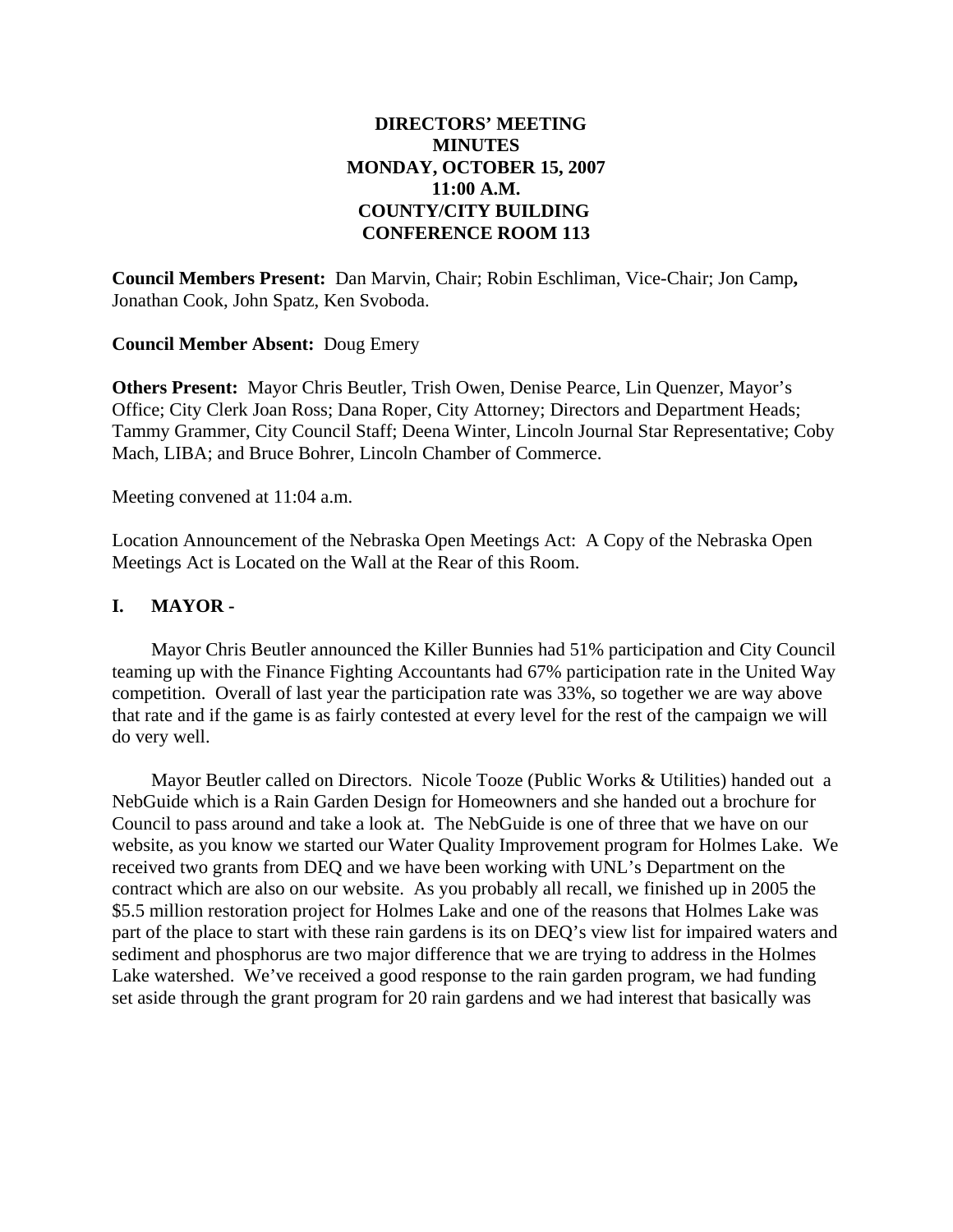tripled that and we have completed 14 of them and we will finish up the others shortly. We have also applied for an Environmental Trust grant, where we are hoping to get some funding to do 90 additional rain gardens because we have that much interest out there and we would like to broaden it to be more city wide. We have a lot of information on our website that goes beyond this, so she would encourage Council to look at it when they have a chance.

Mayor Beutler commented Diane Gonzolas (Citizen Information Center Director) was helping out the film makers who were in town wanted to give you a report. Diane Gonzolas commented actually Dave Norris was coordinating it, he worked with the University on coordinating shooting of the Jim Carrey movie called "Yes Man" so he can give Council a briefing. Dave Norris reported about two weeks ago today, right after he got out of this meeting, we got the phone call from Warner Brothers and from the Nebraska Film Office telling us that a substantial feature film was going to be shoot in Lincoln and University of Nebraska really took a lead on it. Warner Brothers wanted to shoot the Jim Carrey film at the University of Nebraska game this last weekend. We had representatives from LPD, Doug Srb; Greg Topil with Public Works; Jerry Shorney from Parks & Recreation who did things like keep the fountains on just north of "K" Street by the Capitol because they had requested it specifically. They shoot a lot at the game on Saturday, as far as in and around Lincoln they shoot a lot of exteriors, as you know it was not done with Jim Carrey, it was done with his double but places like Sunken Gardens, Uni Place, a few other places. He talked to Greg Topil today who was in direct contact along with Captain Srb when the crew came in, there were like 18 members of their crew that came in this weekend to shoot this. They got the last of their shoot according to the light around 5:00 p.m., they arrived at Duncan Aviation at 6:00 p.m. and they took off. About the only thing they did not get at the game was the balloon launch for obvious reasons, they shoot for the most part during the first half of the game. Also, City Clerk Joan Ross was there to help them get through some of the permitting process. It was really a quick adventure but very proud of the way the city government employees, Captain Srb and Greg Topil at our meeting basically told them you tell us how you want to do this, and we will get it done. So, it looks like may be we have capitalized a little off the momentum that we got from 2006 when we had ABC Extreme Makeover, Wife Swap, and a few other places that were in town shooting. The great thing as you probably already know from the newspaper articles that this was not only filmed in Lincoln that the story line was also set in Lincoln. The movie is due for release about a year from now in the fall of 2009.

Mayor Beutler stated Councilwoman Eschliman asked about the recent executive orders (EO) that they put into place with respect to professional contracts. Ms. Eschliman commented they just know what they have read in the newspaper, so she thought maybe he might want to talk about how he came to that decision to change the executive order. Mayor Beutler stated back in 2003 there was an executive order on professional contracts which define professional services contracts and defined it fairly narrowly. It has to do with engineering and architectural services basically and then when on to define pre-price categories, projects size categories and treat the requirements for bidding differently on those three categories. In the spring of 2007 this year just before Mayor Seng left office, she enacted three additional executive orders relating to the problem of the spreading of contracts, the spreading of contracts especially to minority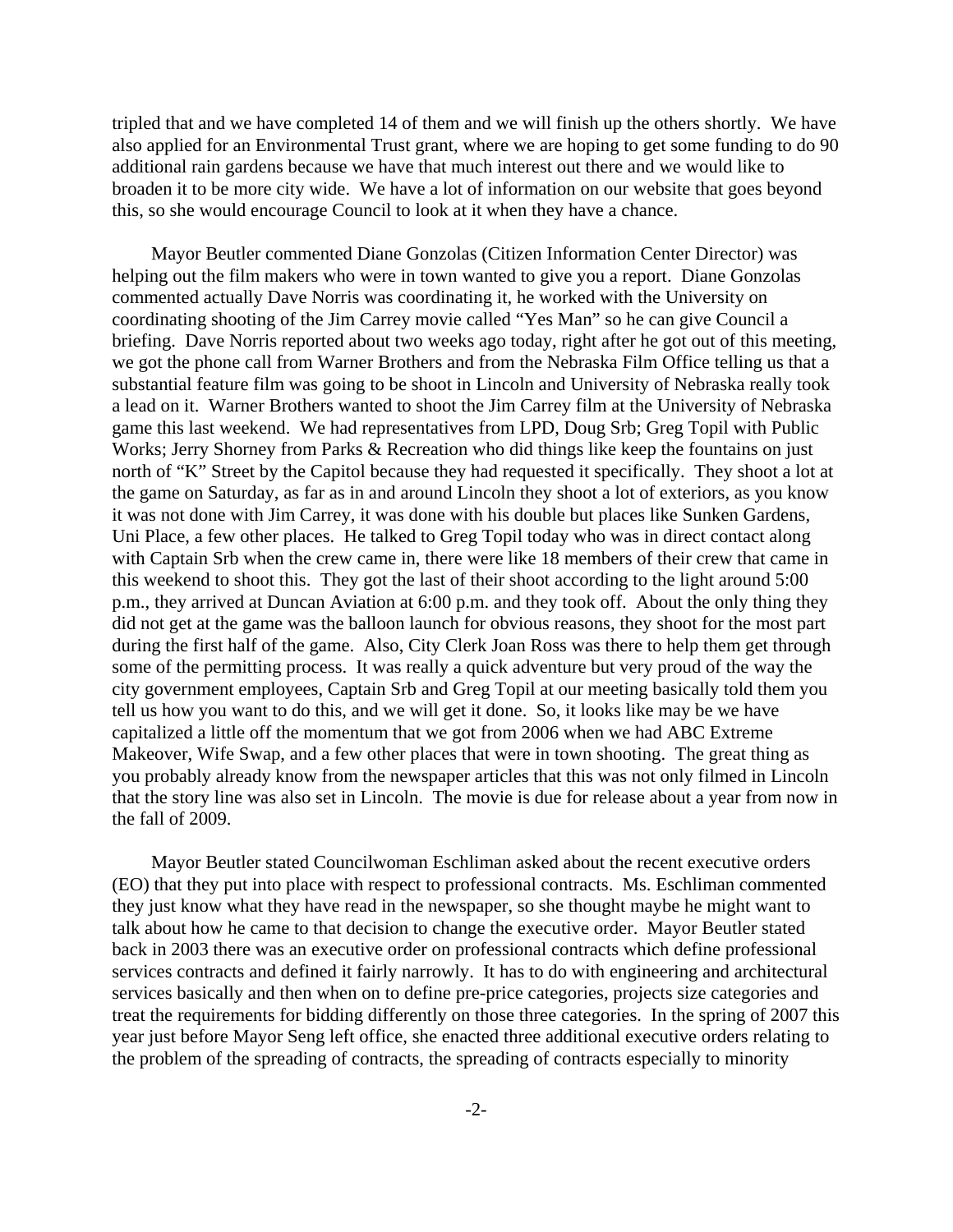businesses and making contracts available to minority businesses. When that EO became generally known throughout the government and the private sector after he was in office there was a lot of opposition from the private sector and from the people who were contracting internally from our Public Works Department and other departments. On the basis that it was a lot of work to do on the smaller contracts and simply did not make sense from point of view of expediting business, expediting business procedures. Everybody had been contempt apparently with the 2003 EO and asked me to review the 2007 EO which he did, he sympathized with what was in the 2003 EO basically, except he also had sympathy with the idea that apparently was the reason for the three signed EO's. So, even though they rejected what he thinks was an useful mechanism for bringing about that, he's requiring formal bids at a lower level. They did put into place two new things which he thinks will go a lot further in helping us track and identify and figure out what's happening even with the minority businesses. They put into place a prequalifications system, everybody who wants these contracts will be having to register with the City. They will proceed through next year and monitor on some kind of consistent basis of what's happening but all of that will be in a data base. They will feed into the data base the contracts as they are executed and at the end of the year they will know where the business is going and where the business is going with respect to the self identified firms. He thinks overall this system they are putting into place will be much more useful than what was proposed earlier in terms of that particular objective. They repealed only one of the three EO's, the other EO's affirmed the mission of the minority contracting services task force to look into the problem further and they will continue to have them do that. Mr. Camp asked Mayor Beutler what's going to be your policy on executive orders in the future? The reason he is asking like Robin (Eschliman) said they catch some of these in the newspaper, he recognizes that some are more significant than others but does he have a particular procedure that he's going to follow in his Administration. Mayor Beutler commented do you mean whether he's going to run each EO by Council members, he does not intend to do that, not sure what you mean. Mr. Camp commented no not so much that maybe just an advance notice of what you're doing that on some issues it's a little difficult when we just read it in the newspaper. Ms. Eschliman commented so if we are asked what it was that changed basically it went back to the 2003 with the exception if you own a business and you want to be considered you go online and fill something out and asked is it set up yet. Mayor Beutler replied it's not completely set up yet but it will be by the first of the year and will be something very similar to that. Ms. Eschliman stated so first you need to register some information about your business and then you can be considered along with anyone else. Mayor Beutler replied correct in 2003 the EO did go back and copy that fairly clearly, except in the old EO in the \$50,000 category the lowest category it had \$50,000 for certain types of contracts and then \$100,000 for what it called major contracts. It tried to define that by virtual of the relationship to the CIP which he found confusing so he took those two categories and took the \$100,000 the higher number and made it one category instead of two. The same \$250,000 limitation on the second category to remain the same and the requirement or a formal RFP above \$250,000 that was the same standard and the same requirement.

1. Corrected Copy of Water Testing for Total Coliform and E. Coli Bacteria by the Colilert® Method of Analysis. — NO COMMENTS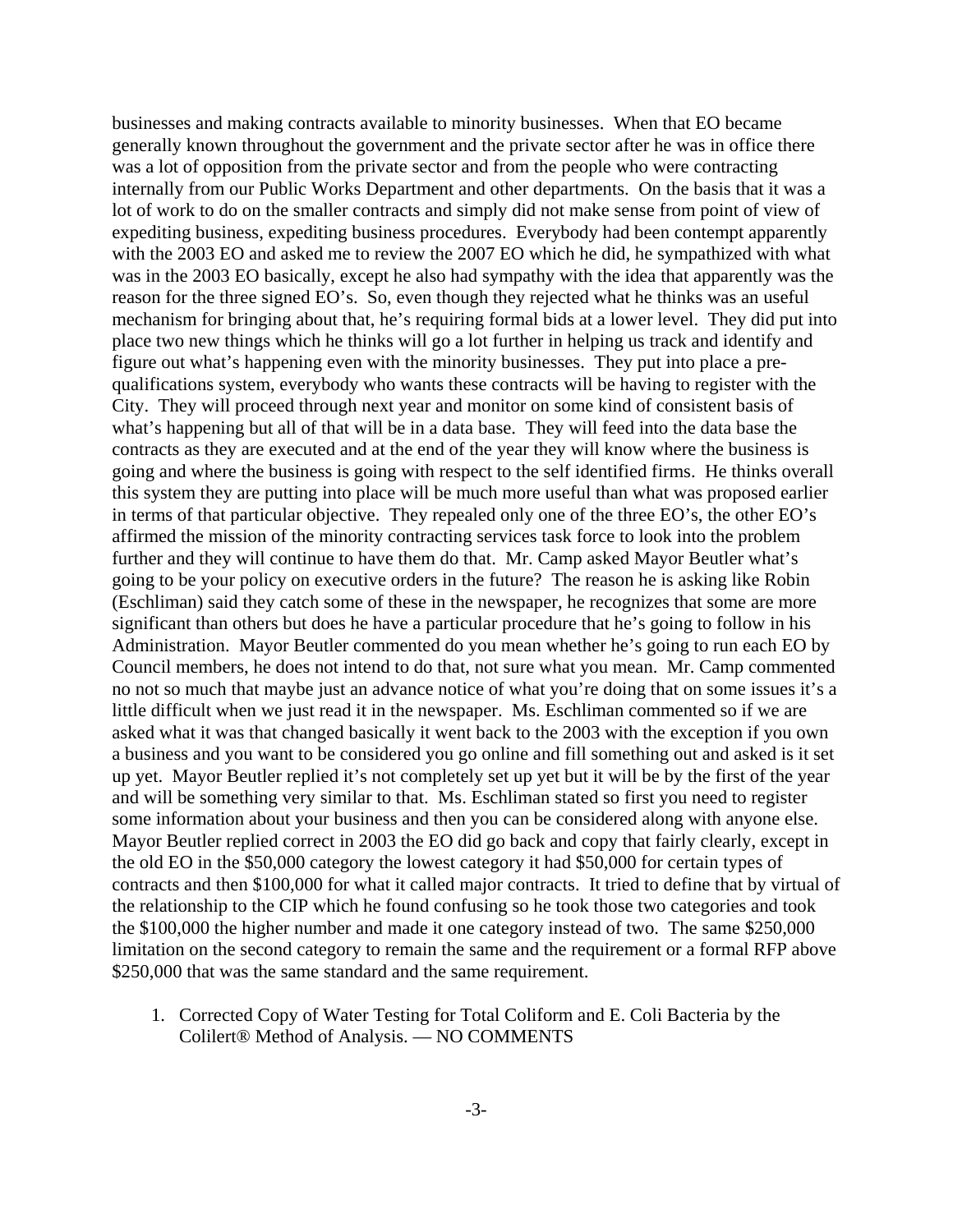- 2. NEWS RELEASE RE: West Haymarket Action Team Invites Public to Open Houses. — NO COMMENTS
- 3. NEWS RELEASE RE: Mayor Beutler Will Announce Creation of Committee to Advise City Departments and the Mayor on Issues Affecting Women at a News Conference on 10/11/07at 10:00 a.m. — NO COMMENTS
- 4. NEWS RELEASE RE: Mayor Forms Advisory Council on Women's Issues. NO COMMENTS
- 5. Washington Report, October 5, 2007.NO COMMENTS

#### **II. DIRECTORS -**

#### **PLANNING -**

1. Grandale Addition, Final Plat #07031 - Generally located at South  $40<sup>th</sup>$  Street  $\&$ Wilderness Hills Boulevard. — NO COMMENTS

#### **III. CITY CLERK** -

City Clerk Joan Ross stated on their Agenda today, Items 1 & 2 will be called together. *[#1, Application of Carmela's Bistro and Wine Bar LLC dba Carmela's Bistro and Wine Bar for a Class C liquor license at 4141 Pioneer Woods Drive, Suite 110.; and #2, Manager application of Marci Ranae Davison for Carmela's Bistro and Wine Bar LLC dba Carmela's Bistro and Wine Bar at 4141 Pioneer Woods Drive, Suite 110.]* 

Items 4, 5, & 6 will be called together.  $\mu$  *[#4, 07R-206, Approving the 9<sup>th</sup> to 10<sup>th</sup> Streets, south of South Street Development and Conditional Zoning Agreement between the City and Red Cloud Development relating to the redevelopment of property generally located at 9th and South Streets for commercial and retail uses.; #5, 07-156, Change of Zone 07027-Application of RJJ&T, LLC and Red Cloud Development for a change of zone from R-4 Residential District to B-3 Commercial District on property generally located south of South Street between 9<sup>th</sup> and 10<sup>th</sup> Streets.; and #6, 07-157, Vacation 07003-Vacating the east-west alley and a portion of the north-south alley between 9<sup>th</sup> Street and 10<sup>th</sup> Street south of South Street.]* 

Items 7 & 8 will be called together. *[#7, 07-158, Amending Section 6.08.060 License Fee to increase fees for licensing dogs effective January 1, 2008.; and #8, 07-159, Amending Section 6.12.120 License Fee to increase fees for licensing cats effective January 1, 2008.]* 

She mentioned to Council that she does have which is a little unusual for the 'Miscellaneous Referral Sheet' but they did it so they could get the hearing date of 'Crabby Bill's Seafood Shack' for their sidewalk café on the agenda. They submitted their application and everything is matched up and so they felt like they could go ahead with it.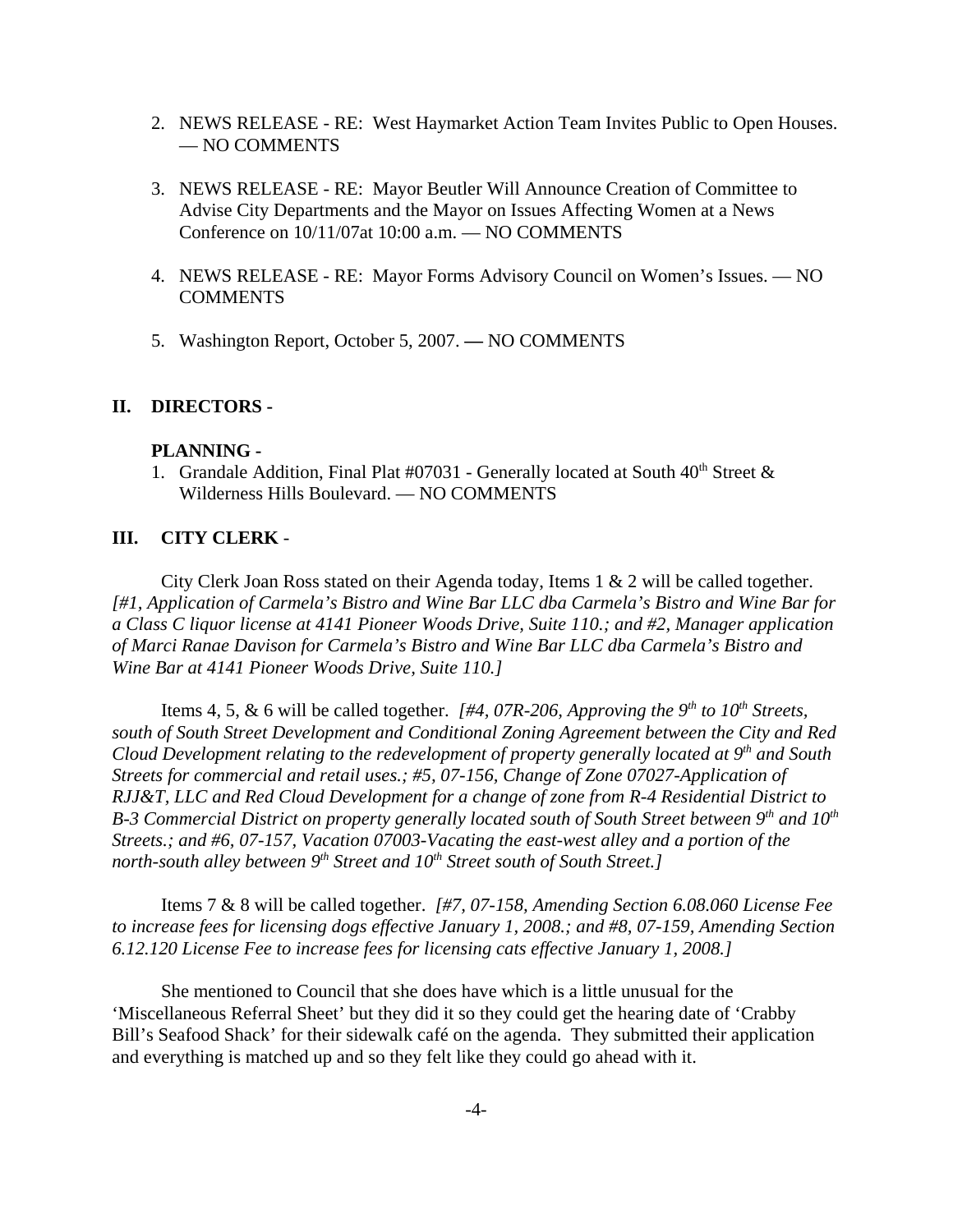Also, on the 'Miscellaneous Referral' is the Clerk's Letter and Mayors Approval of Ordinances and Resolutions passed by Council on October 8, 2007 which are pretty routine. She did not make copies, but if Council wants a copy of it, please let her know and she will get a copy for them.

#### **IV. COUNCIL REQUESTS/CORRESPONDENCE -**

#### **JON CAMP -** NO COMMENTS

#### **JONATHAN COOK** - NO COMMENTS

1. Correspondence from Alison Stewart on StarTran Funding (Delivered to Councilman Cook on 10/08/07 before Formal Meeting). — NO COMMENTS

#### **DOUG EMERY -** ABSENT

#### **ROBIN ESCHLIMAN -**

Ms. Eschliman stated to Dave Landis (Urban Development Director) that she has a packet for him from the auction of "TGI Friday's" last week and it has the map with pictures of the roads. That she was trying to explain over the phone to him, he can have it after this meeting.

1. Request to Public Works & Utilities Dept. - RE: Bus System (RFI#10 - 10/02/07)**. — 1.) See Response from Karen K. Sieckmeyer, Public Works/StarTran. —** NO **COMMENTS** 

#### **JOHN SPATZ -**

Mr. Spatz commented to Police Chief Casady and Dana Roper last week they talked about the false alarms and the fine which is a small amount. When we fine people that money essentially goes to the schools which off sets what the State gives to the schools. Is there a way to restructure this into a fee or contractual agreement with these entities so if we are called on a false alarm that they are not paying a fine but a fee to the City and the money could stay with the City and/or Police Department if that's possible. Chief Casady responded yes, right now it's a violation of the municipal ordinance so its essentially a citation or/and a fine and the fine by State Law goes to the school district part. He's familiar with all the cities in the Omaha Metro area and they have a fee system instead, so what happens in Omaha you are assessed a fee after your first free false alarm and the fee is \$100. When you hit four the fee is \$250, and if you've had 37 it is \$250 per each subsequent alarm. Mr. Spatz commented we need to make this a fee. So, nobody thinks we are taking money away from the schools, its just every dollar they get from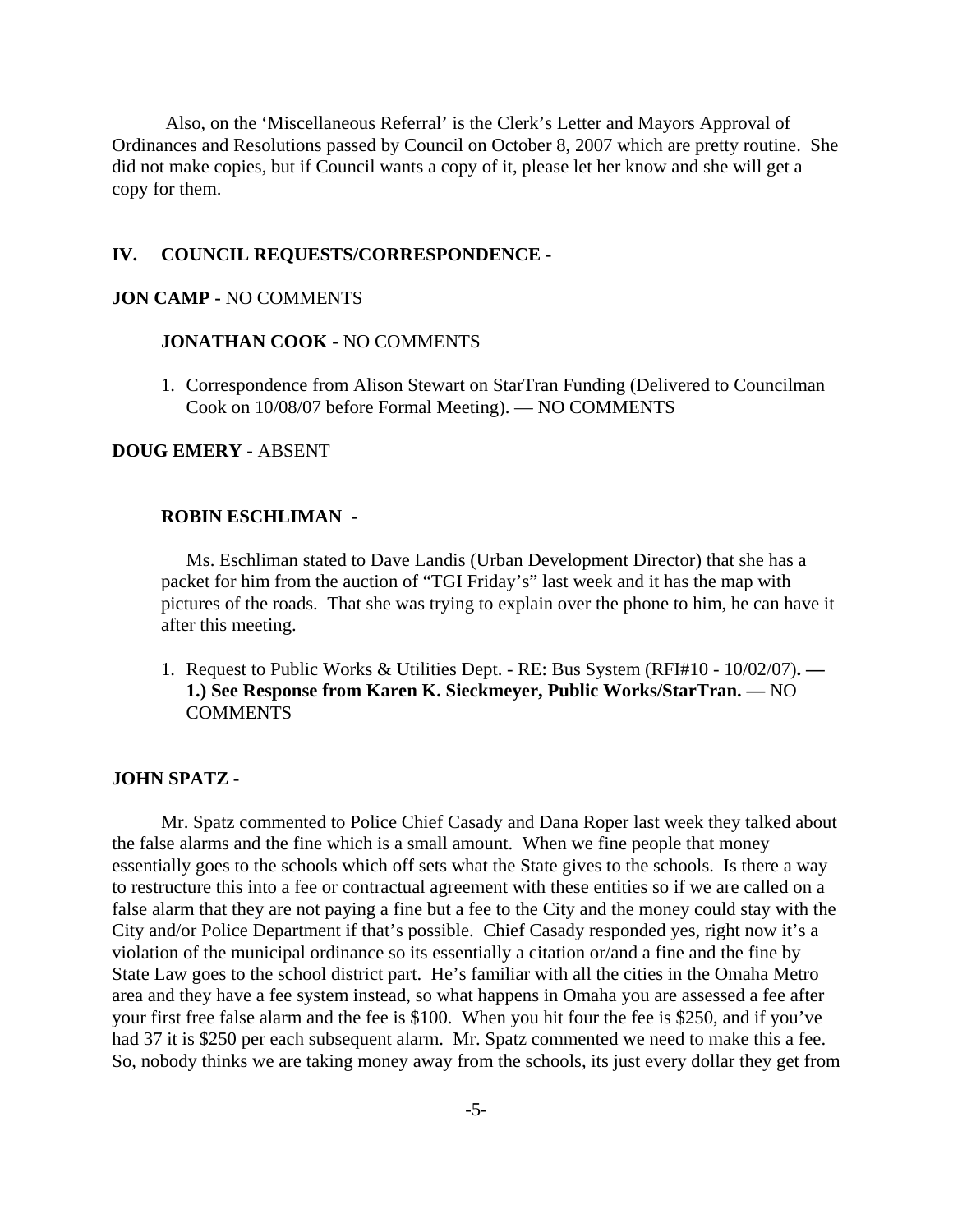a fine that is one less dollar they get through State Aide. Chief Casady stated the Omaha ordinance also has a registration fee for the alarm. The alarm has to be registered, we do not charge a fee in Lincoln but in Omaha it's an annual fee, \$25 to register a residential alarm, \$50 to register a commercial alarm per year and they out source that through a private firm that does the accounts receivable operation. If you don't register your alarm or don't pay your fee, we'll quite responding to your alarm. Mr. Spatz commented the amount of the fees or fines is something we can discuss but he is interested in trying to restructure this so the City can generate or keep that revenue if that's possible.

Don Herz (Finance Director)noted just a follow up, the fee portion would have to be equal to or less than, you would have to go through some kind of cost analysis to make sure that fee is going towards cost that you're allowed to recover. Mr. Marvin commented obviously if they're charging \$250 now they have done the cost analysis. Mr. Herz commented such as our parking tickets it's \$10, we have done an analysis and we keep \$8 of it because we have gone through a cost analysis and that's what it cost us to administer it, so there is only \$2 that's going to the schools. Mr. Spatz stated he will probably follow up with Dana Roper and Police Chief Casady on this issue to just kind of see if this is something they can do because it's something that he is interested in.

### **KEN SVOBODA -** NO COMMENTS

#### **DAN MARVIN -** NO COMMENTS

### **V. MISCELLANEOUS** -

- 1. E-Mail from Paula Reek RE: Outcome of Time Warner Cable (Distributed to Council Members on 10/08/07 before Formal Meeting). — NO COMMENTS
- 2. E-Mail from Barb Keating RE: Do Not Cut the StarTran System (Distributed to Council Members on 10/08/07 before Formal Meeting). — NO COMMENTS
- 3. E-Mail from Aaron Dominguez RE: Do Not Cut Budget for StarTran (Distributed to Council Members on 10/08/07 before Formal Meeting). — NO COMMENTS
- 4. E-Mail from Diane Kimble RE: Serious Flaws in Considering Cuts to StarTran Budget (Distributed to Council Members on 10/08/07 before Formal Meeting). — NO **COMMENTS**
- 5. E-Mail from Troy Platt, Lincoln Chamber of Commerce RE: Audit Board Approval. — NO COMMENTS
- 6. Press Release from Kyle Fisher, Lincoln Chamber of Commerce Applauding Council and Mayor for Audit Board Efforts. — NO COMMENTS